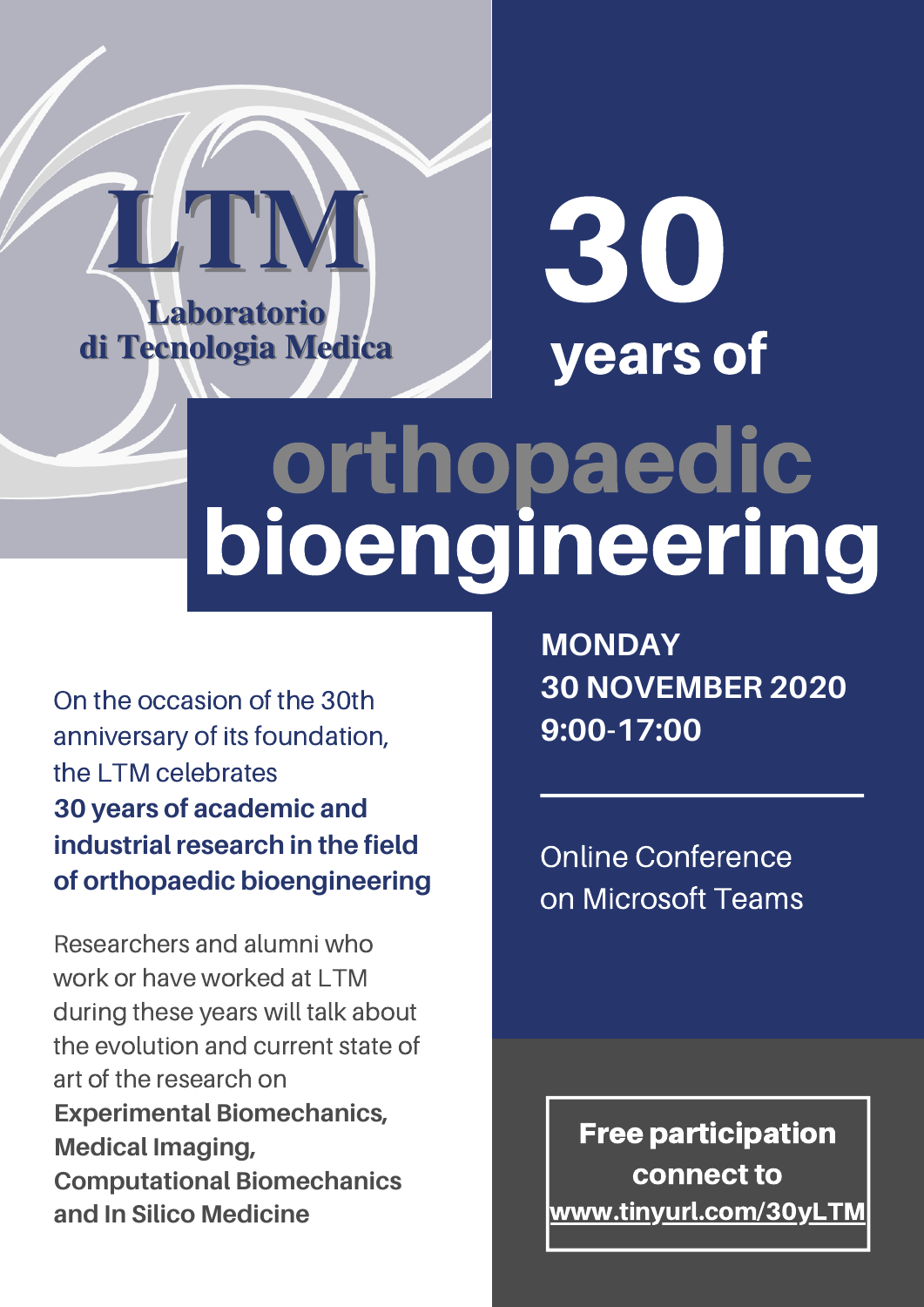

# **9:00 Welcome**

# **9:00-9:30 The Australian Session**

**Saulo Martelli** – Damage tolerance and toughness of elderly human femora **Egon Perilli** – Combining bone and joint micro-CT imaging with gait analysis

# **9:30-10:00 Welcome address**

**Marco Viceconti** – 30 years of orthopaedic bioengineering research

# **10:00-11:00 Experimental Biomechanics**

**Massimiliano Baleani** – Preclinical testing of orthopaedic devices: strengths and challenges **Saverio Affatato** – Tribology of joint replacements **Luca Cristofolini** – Measuring strain in hard and soft tissue **Cecilia Persson** – The Bone Factory: from cementing to 3D-printing

*11:00–11:30 Coffee Break*

#### **11:30–12:15 Medical Imaging as a measurement tool**

**Fabio Baruffaldi** – Medical imaging research at LTM **Gianluca Tozzi** – Full field methods to investigate bone mechanics **Andrea Malandrino** – Extracellular matrix dynamics due to active cell forces

*12:15–13:15 Lunch break*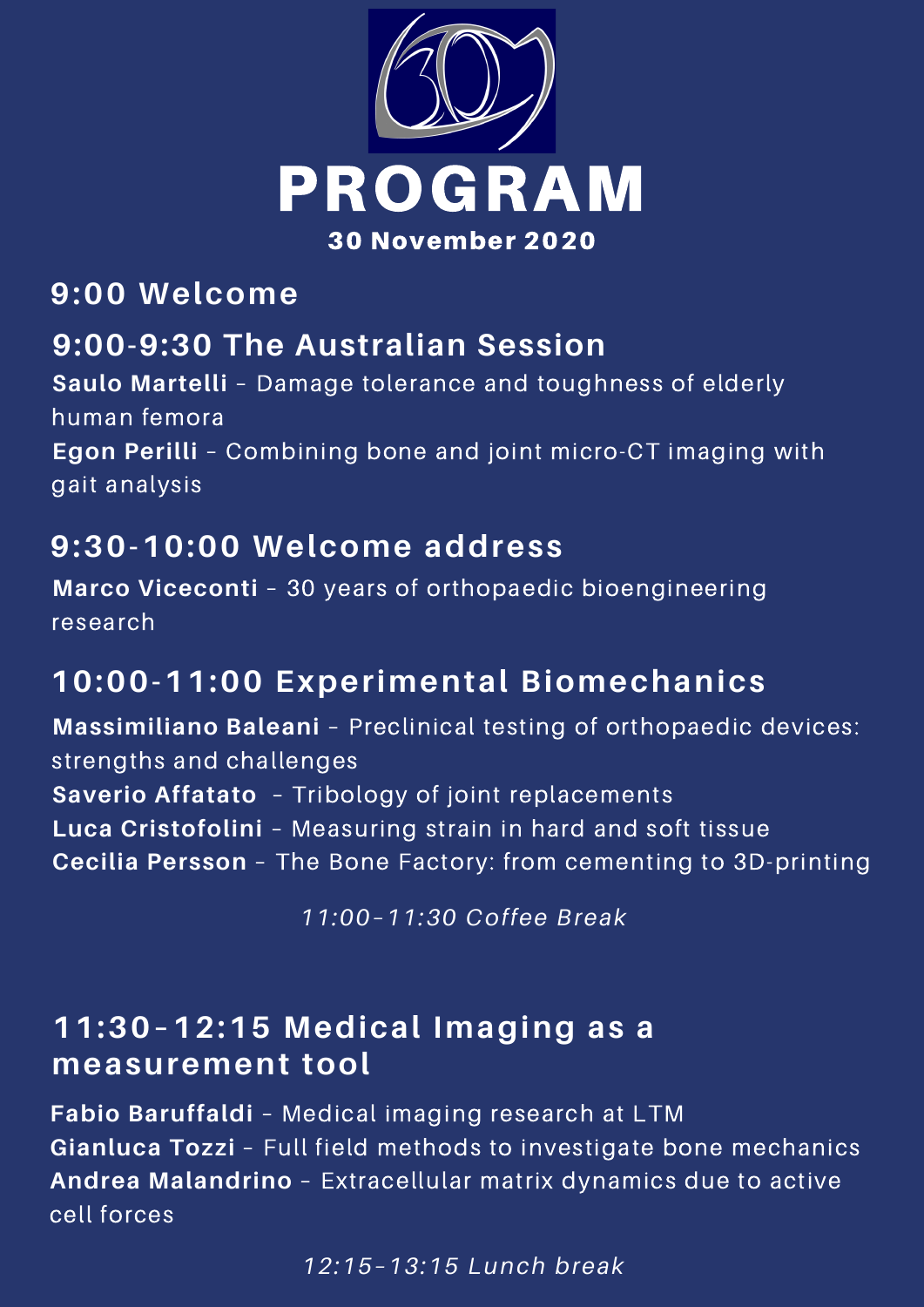

# **13:15–14:15 Biomechanics of human movement**

**Maria Cristina Bisi** – Quantitative assessment of neuromotor development in children

**Simone Tassani** – Biomechanical approach to stability, posture and breathing

**Francesca Bottin** – Simulating maximal isometric leg extension **Giorgio Davico** – Development of personalised models for children with cerebral palsy

# **14:15–15:15 Computational bone biomechanics**

**Enrico Schileo** – Bone strength and strain estimates from CT images

**Lorenzo Grassi** – Predicting bone strength from DXA images **Fulvia Taddei** – Biomechanics of massive skeletal reconstructions **Benedikt Helgason** – Predicting bone strength at impact

*15:15 – 15:45 Coffee Break*

# **15:45–16:00 The American session**

**Riccardo Lattanzi** – Magnetic Resonance Imaging of the musculoskeletal system

# **16:00–16:45 In Silico Medicine**

**Nino la Mattina** – Toward phase III In Silico Trials for bone drugs **Cristina Curreli** – Credibility assessment of computational models to support medical decisions **Enrico Dall'Ara** – Predicting bone remodelling

*16:45 – …The remote Spritz session*